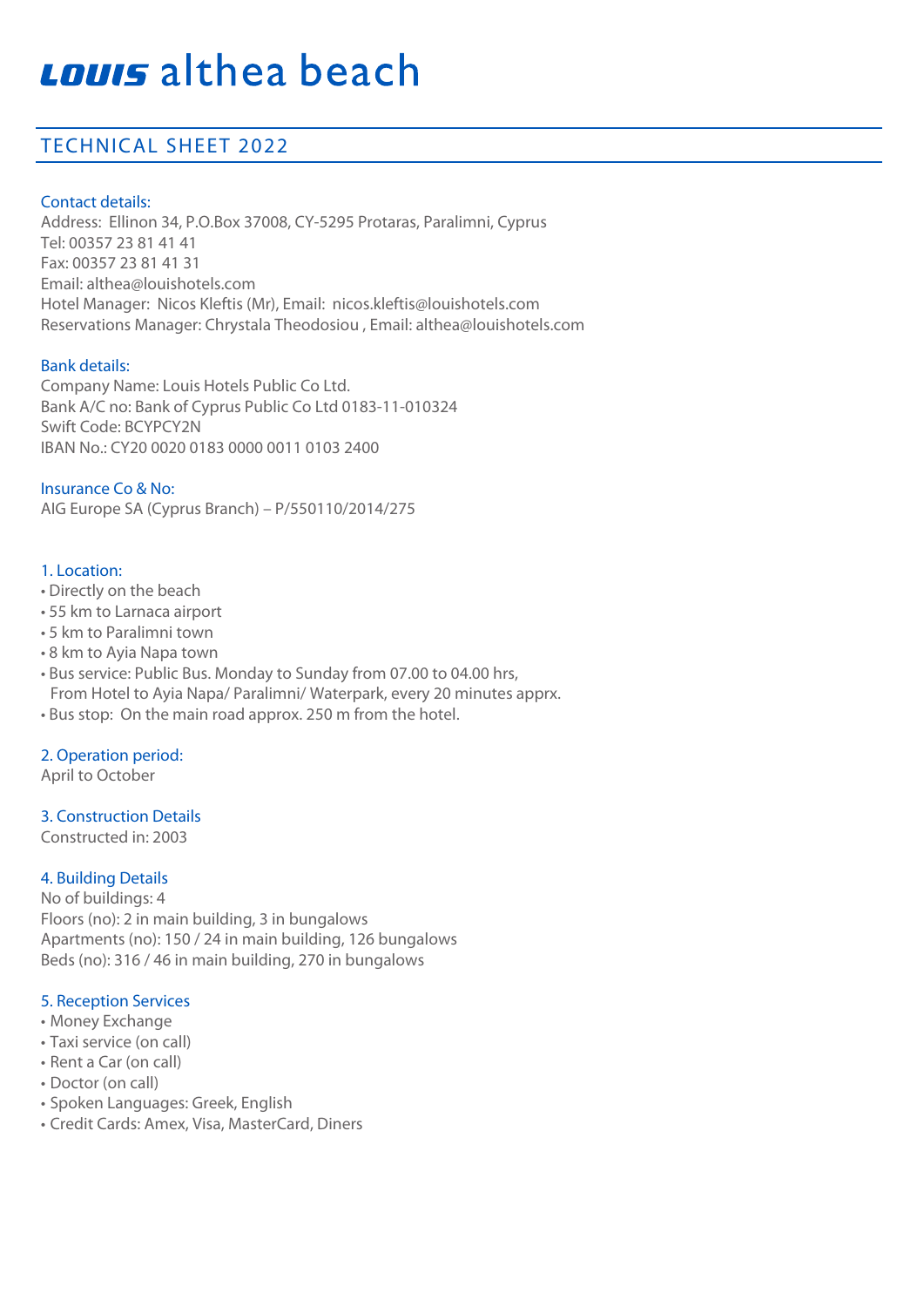#### 6. Rooms

| Quantity | Room types                               | Inland view             | Sea view     | Side sea/Pool  | Max of pax     | Connecting doors | Dimension<br>in sq meters |
|----------|------------------------------------------|-------------------------|--------------|----------------|----------------|------------------|---------------------------|
| 31       | Studios                                  | 17                      | 10           | $\overline{4}$ | $\mathsf{3}$   |                  | 32                        |
| 105      | One<br>Bedroom<br>Apartments             | 83                      | $\,8\,$      | 14             | $\overline{4}$ |                  | 42                        |
| $\,8\,$  | Two<br>Bedroom<br>Apartments             | $\overline{4}$          | $\mathbf{1}$ | $\mathsf 3$    | 6              |                  | 62                        |
| 6        | One Bedroom<br>Handicapped<br>Apartments | $\overline{\mathbf{3}}$ |              | 3              | $\overline{4}$ |                  | 42                        |

#### 7. General Room Facilities

Room type: All

- Bathroom
- Shower
- W.C.
- Non-smoking
- Balcony/Terrace
- Telephone
- Music
- Sat-TV
- Air condition: Hours of operation: 24 hrs, Period of operation: May – October
- Heating:
- Hours of operation: 24 hrs
- Period of operation: April (if needed)
- Fridge
- Hairdryer
- Safety Box
- Full kitchenette (Tea & Coffee making facilities)
- Voltage: 220
- Wi-Fi access

#### 8. Cleaning

Cleaning: 6 days weekly Change of towels / linen: every 3 days - Ecosystem (on guest request)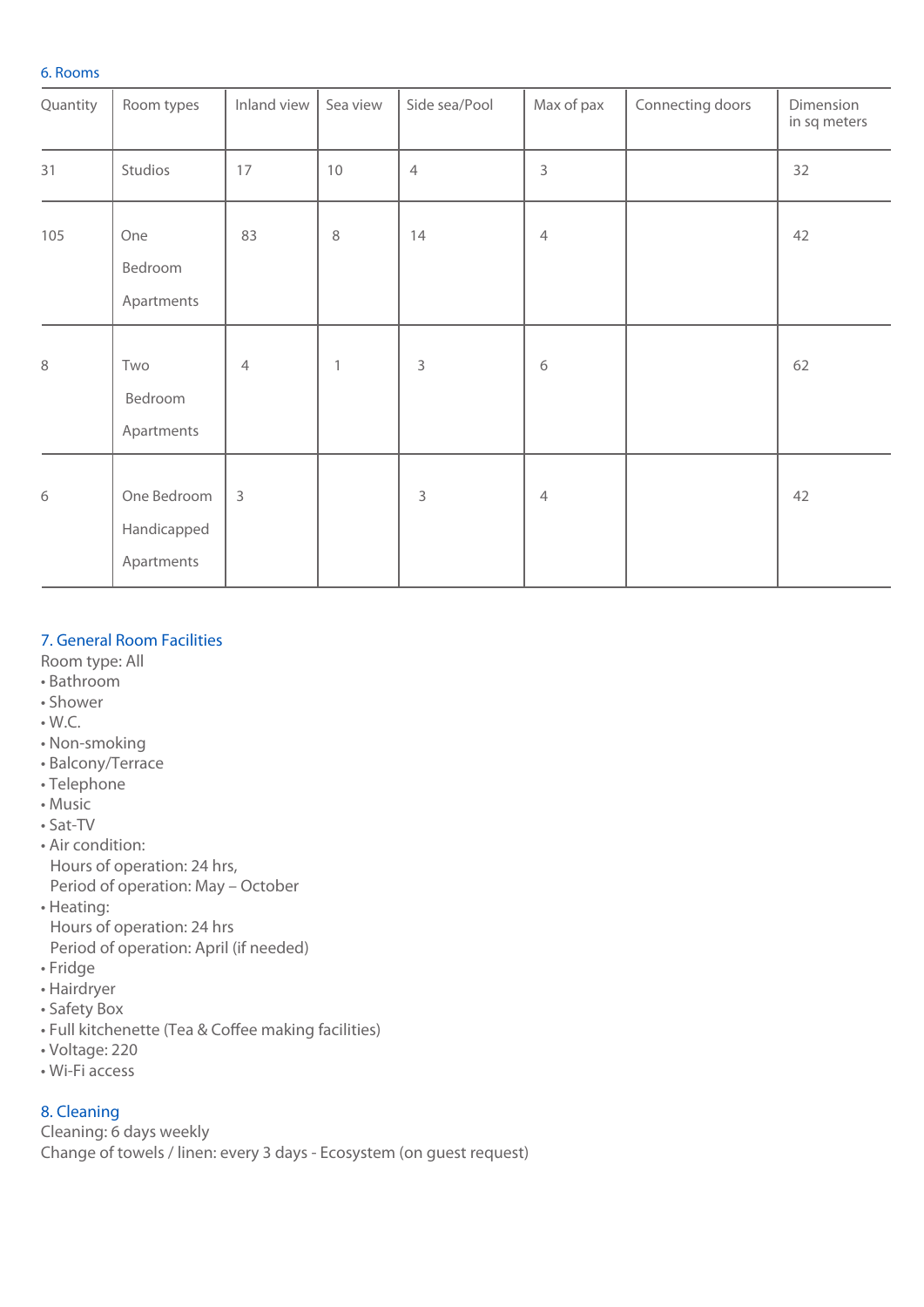#### 9. Facilities for Handicapped

- Ramps
- Apartments: 6
- Bathrooms: 1

#### 10. Restaurants/Bars - Food and Beverage

| Name                     | Indoor/outdoor | Reserv.  | Non smok. | Opening          | Buffet/       | Meals                                 | Special                                     |
|--------------------------|----------------|----------|-----------|------------------|---------------|---------------------------------------|---------------------------------------------|
|                          |                | Required |           | Hours            | A la carte    |                                       | meals                                       |
| <b>LYDIA</b>             | Indoor         |          | $\sqrt{}$ | $7.30 - 10.00$ & | <b>Buffet</b> | All meals                             |                                             |
| RESTAURANT               | and Outdoor    |          |           | 12.30 - 14.30 &  |               |                                       |                                             |
|                          |                |          |           | $18.45 - 21.00$  |               |                                       |                                             |
| POOL SNACK<br><b>BAR</b> | Outdoor        |          | $\sqrt{}$ | $10.00 - 18.00$  | A la carte    | Lunch snacks<br>from 12.00 -<br>16.30 | All-Inclusive<br>snacks:<br>$11:00 - 12:30$ |
|                          |                |          |           |                  |               |                                       | and<br>$15:00 - 17:30$                      |
| <b>DIONYSOS BAR</b>      | Outdoor        |          | $\sqrt{}$ | $17.00 - 24.00$  |               |                                       |                                             |

• Clients on Half Board can choose to have dinner or lunch.

- Lunch Boxes for All Inclusive Clients on Excursions are available.
- Designated smoking areas.

#### 11. Swimming Facilities

| Quantity | Description     | Fresh water | Separated |
|----------|-----------------|-------------|-----------|
|          | Outdoor pool    |             |           |
|          | Children's pool |             |           |

#### 12. Beach

- Sandy Beach
- Sunbeds at a charge
- Umbrellas at a charge
- Beach towels no deposit

#### 13. Children's swimming pool

- Shape: circle
- Dimensions:
- Water: fresh
- Depth: 0.50 metres
- Sunbeds & Umbrellas without Charge
- Pool towels no deposit

#### 14. Main Pool a.

- Shape: free
- $\cdot$  Dimensions: Water capacity 650 m<sup>3</sup>
- Water: Fresh
- Depth: 1.40
- Sunbeds & Umbrellas without Charge
- Pool towels no deposit

#### 15. Main Pool b.

- Shape: rectangular
- $\cdot$  Dimensions: Water capacity 280 m<sup>3</sup>
- Water: Fresh
- Depth: 1.40
- Sunbeds & Umbrellas without Charge
- Pool towels no deposit